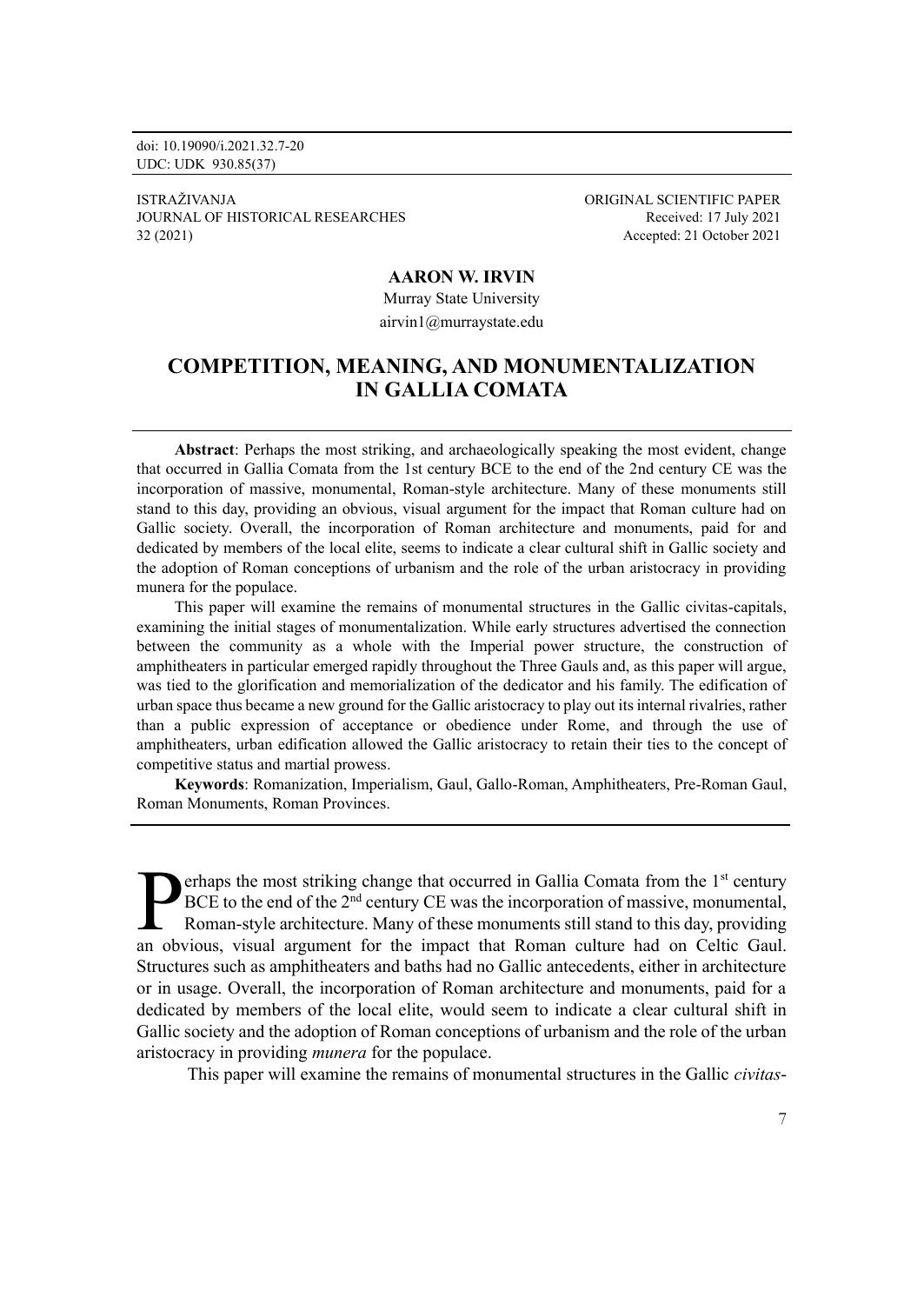capitals, examining the initial stages of monumentalization. While early structures advertised the connection between the community as a whole with the Imperial power structure, the construction of amphitheaters in particular emerged rapidly throughout the Three Gauls and, as this paper will argue, was tied to the glorification and memorialization of the dedicator and his family. The edification of urban space thus became a new ground for the Gallic aristocracy to play out its internal rivalries, rather than a public expression of acceptance or obedience under Rome, and through the use of amphitheaters, urban edification allowed the Gallic aristocracy to retain their ties to the concept of competitive status and martial prowess.

### 1. The Gallic Aristocracy

The Gallic elite were tapped by the Roman imperial government to control the Gallic peoples.<sup>1</sup> The position of this elite, referred to by Caesar as the *equites* or 'knights', were described by Caesar as the warrior aristocracy, marked by their proficiency in warfare and their ability to attract and retain clients, two activities which were intricately linked.<sup>2</sup> Gallic patron-client relationships formed the foundation of Gallic political organization. Both within and between tribes, social and political alliances and networks were created through the intermarriage of great families.<sup>3</sup> Yet these ties were tenuous and informal at best, and what is more contained no clear internal ranking or hierarchy of members, creating an atmosphere of competition and rivalry within the aristocracy. The allegiance of the commoners, as clients, could not be possessed absolutely in a single moment or by a single transaction; instead, the patron must put forth continuous effort in order to gain the client's loyalty and support in exchange for protection. Shifting fortunes thus brought about rapidly changing political conditions; the overall system engendered competition rather than cooperation, and any change in resources, stability, or external pressures caused the political system to collapse and reconfigure itself.

At first glance then, there was little reason for the Gallic aristocracy to engage in monumental building programs, particularly the construction of Roman style monuments.<sup>4</sup> The Gallic elite were tapped by the Romans to rule a Gallic population, one for whom expressions of Roman culture or traditional Roman public works would have been meaningless. On the one hand, Earle has argued, the manipulation of the landscape itself in the creation of settlements, boundaries, and irrigation served a symbolic as well as practical purpose, emphasizing the dominant role of the chieftain and creating the hierarchy over which he held dominance.<sup>5</sup> At the same time, Crumley's analysis of the Gallic elite as a heterarchical group must likewise be taken into account, requiring a reassessment of traditional chieftain and

<sup>&</sup>lt;sup>1</sup> Cf. Lamoine 2009, Irvin 2017.

<sup>2</sup> Caesar, *BG*, 6.15, cf. Polybius, *Hist.*, 2.17

<sup>3</sup> Crumley 1974: 19. Cf. Wells 1980, Cunliffe 1988, King 1990, Crumley 1995, Arnold and Gibson 1995.

<sup>&</sup>lt;sup>4</sup> Cf. Harmand 1990: 395–397, which outlines the difficulty in reconciling the placement of monuments (particularly amphitheaters) with traditional models of Romanization. However, Harmand attempts to reinterpret the data to allow Gallic monuments to fit the existing paradigm. Also, Dumasy 2011, who argues against a Mediterranean origin for Gallic monuments.

<sup>&</sup>lt;sup>5</sup> Earle 2002: 330.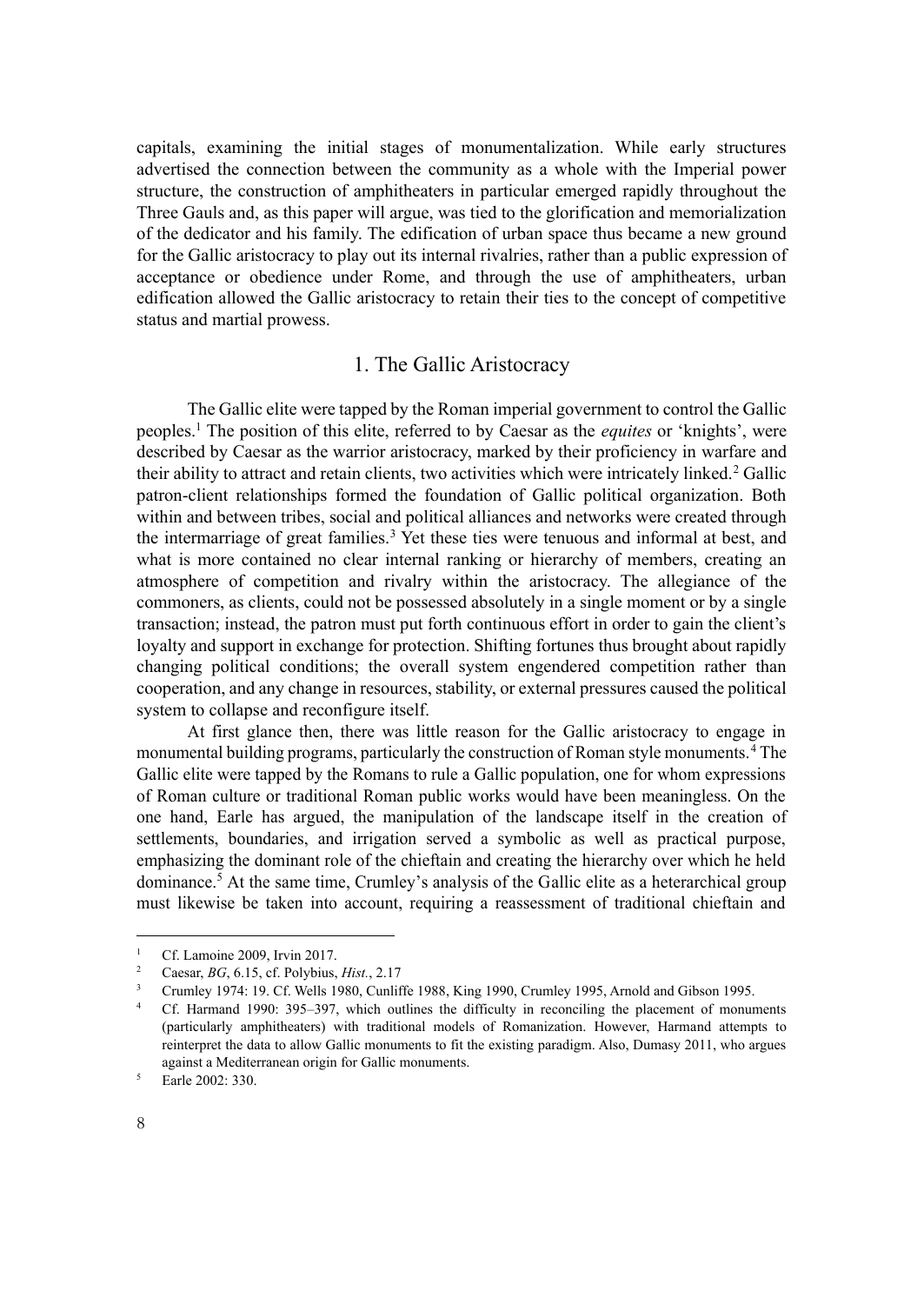central-place archaeological models and their application to pre-Roman Gaul. There was not a singular hierarchy multiple differing bases of authority, linked together through kin relationships, economic ties, and social bonds of patronage and clientage.<sup>6</sup> This is not to argue that Earle's models are inapplicable, but rather that they apply to a more diverse group of potential leaders than previous theories based on centralization and central place might allow. Gallic society presents not a single, centralized ruler, but multiple potential rulers who in particular circumstances may exercise greater authority than their peers. The integration of monumental architecture into Gallic models of heterarchical leadership thus indicates an expansion and variation on already existing models of competitive authority within Gallic society, one that cannot be seeking to emulate or reproduce *Romanitas* in its adherents. To be an effective element of Gallic elite expression, monumentalization must have had meaning and been understood in terms cogent to Gallic society.

# 2. Site Selection

For this study I have selected 7 sites from throughout the Three Gauls.

For Lugdunensis, Vienna and Augustodunum.<sup>7</sup> Vienna served as the capital of the Allobroges, who were subjugated by the Romans in the campaigns of 124-120 BCE. After Caesar's wars in Gaul, Vienna rapidly grew in prestige and importance to rival the nearby capital of the Three Gauls at Lugdunum, modern Lyon.<sup>8</sup> Augustodunum meanwhile served as the capital among the Aedui in the Imperial era. The former capital of the Aedui, Bibracte, was located on a mountaintop and was abandoned under the Principate, the capital moved to Augustodunum in the plains below.<sup>9</sup> Both sites thus had longstanding connections to the Romans, with Vienna a traditional capital and Augustodunum a new creation under Augustus' policies.

In Gallia Belgica, Durocortorum and Augusta Trevirorum both served as *civitas*capitals for the Remi and Treveri, respectively, as well as having served as provincial capitals. The Remi had been Caesar's strongest allies in Belgica, and as a result had grown in power and prestige over the region, as well as having become the victim of uprisings aimed against Roman control of the region.<sup>10</sup> The Treveri rebelled against Roman rule several times during the Triumviral period before Augusta Trevirorum became an important part of Rome's military policy on the Rhine frontier.<sup>11</sup> Thus, both capitals and peoples served as key elements of Rome's control in the region, with Durocortorum a traditional capital, and Trevirorum a new creation under Augustus' policies.

In Gallia Aquitania, the cities of Mediolanum, Vesunna, and Lugdunum Convenarum each served as *civitas*-capitals. Mediolanum among the Santones was created by Agrippa

Crumley 1974; 1995.

<sup>7</sup> On Vienna's inclusion in Lugdunensis, cf. Drinkwater 1975, Lintott 1981, and Pelletier 1982, as well as Tacitus, *Histories*, 1.65-66, on the rivalry between Vienna and Lugdunum.

<sup>&</sup>lt;sup>8</sup> Cf. Pelletier 1982, still the standard for the history of Vienna.

<sup>9</sup> Cf. Pinette and Rebourg 1986, and Rebourg and Goudineau 2002 for an overview of the history of the site.

<sup>10</sup> Cf. Wightman 1970, Martin 1983, Wightman 1985, Vanderhoeven 1996, and Haselgrove 1996 for a review of Durocorturum and Augusta Trevirorum.

<sup>&</sup>lt;sup>11</sup> Cf. in particular Drinkwater 1978 on the revolt of the 'Gallic Julii'.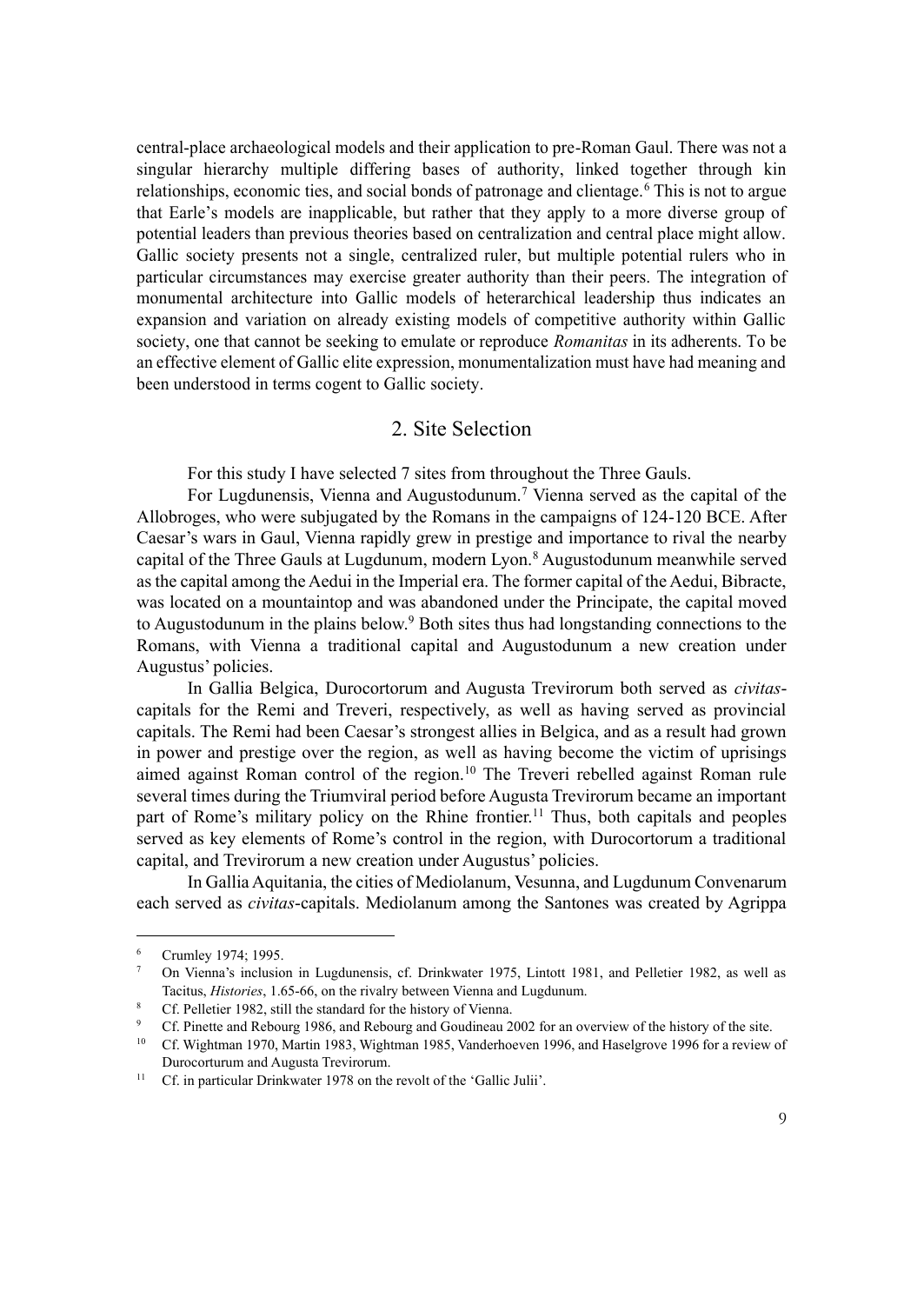and served as the early provincial capital and the *civitas*-capital for the Santones.<sup>12</sup> Vesunna among the Petrocorii and Lugdunum among the Convenae were both cities that grew up as a result of trade routes, with few Gallic antecedents.<sup>13</sup> The Convenae themselves were an agglomeration of tribes along the Pyrenees, gathered together by the Romans under a single *civitas* and made a part of Aquitania.

# 3. Augustan Glory and Dynastic Succession

At all of the selected sites, the earliest monuments connected the settlement specifically to the figure of Augustus, advertising the loyalty of the local elite and their desire for inclusion in the new Augustan order. As a review of these earliest monuments shows, there was no consistent style or type of structure between sites. While the imagery invoked often parallels with the Augustan program in Rome, the lack of consistency among monuments argues for the local expression and origin of these structures, and therefore a desire by the local elite to communicate with Rome rather than the local populace, or Rome imposing standard models on local elite.

The oldest monument at Lugdunum Convenarum, dated to the last decades of the 1<sup>st</sup> century BCE, is a trophy commemorating what can best be described as generic Augustan victories and Augustan greatness; the remains of the monument include images of the prow of a naval vessel flanked by a dolphin and crocodile, atop of which is a Tritoness bearing a globe, above her an eagle, wings outspread, carries a thunderbolt, and atop the eagle is the figure of winged victory bearing a palm branch and wreath. Statues on either side of the central trophy have been interpreted as Gallia or Hispania, and the trophy has been dated to sometime between 31 BCE (the battle of Actium) and 12 BCE (the suppression of rebellion in Spain and the return of legionary standards).<sup>14</sup> The trophy seems to incorporate *all* aspects of great Augustan victories into a single monument, with imagery evoking the campaigns and victories over Antony and Cleopatra at Actium, the conquest of Egypt, the campaigns in Gaul and Spain, and the honors voted to Augustus by the Senate in the aftermath of Actium, all in a generic tableau. The original placement of the trophy cannot be determined, but the nature of the monument and its early construction indicate a position of central importance to the new city.

Fragmentary sculptures speak to the existence of at least three triumphal monuments within the city of Vienna. Remains of several statues of Roman soldiers have been found in the district north of the Gère river and near the Rhône along the *cardo maximus*. The arch seems to have been built contemporaneously with the walls, thus dating it to the early 1<sup>st</sup> century CE.<sup>15</sup> The remains of a triumphal arch, including friezes of military arms and griffons, have been found among the material of the Thermes de la Rue Victor-Hugo, while similar remains of military arms were found near the temple of Augustus and Livia in the  $18<sup>th</sup>$  century; Will, in his work in the Musée Lapidaire de Vienne, has noted that while the friezes are fragmentary and the original location of the monument cannot be ascertained, none of the arms appear to be

<sup>&</sup>lt;sup>12</sup> Cf. Maurin and Thauré 1994 and Esmonde-Cleary 2007.

<sup>&</sup>lt;sup>13</sup> Cf. May 1986, Girardy-Caillat 1998, Esmonde-Cleary 2007.

<sup>14</sup> Esmonde-Cleary 2007: 32.

<sup>15</sup> Pelletier 1982: 120–121.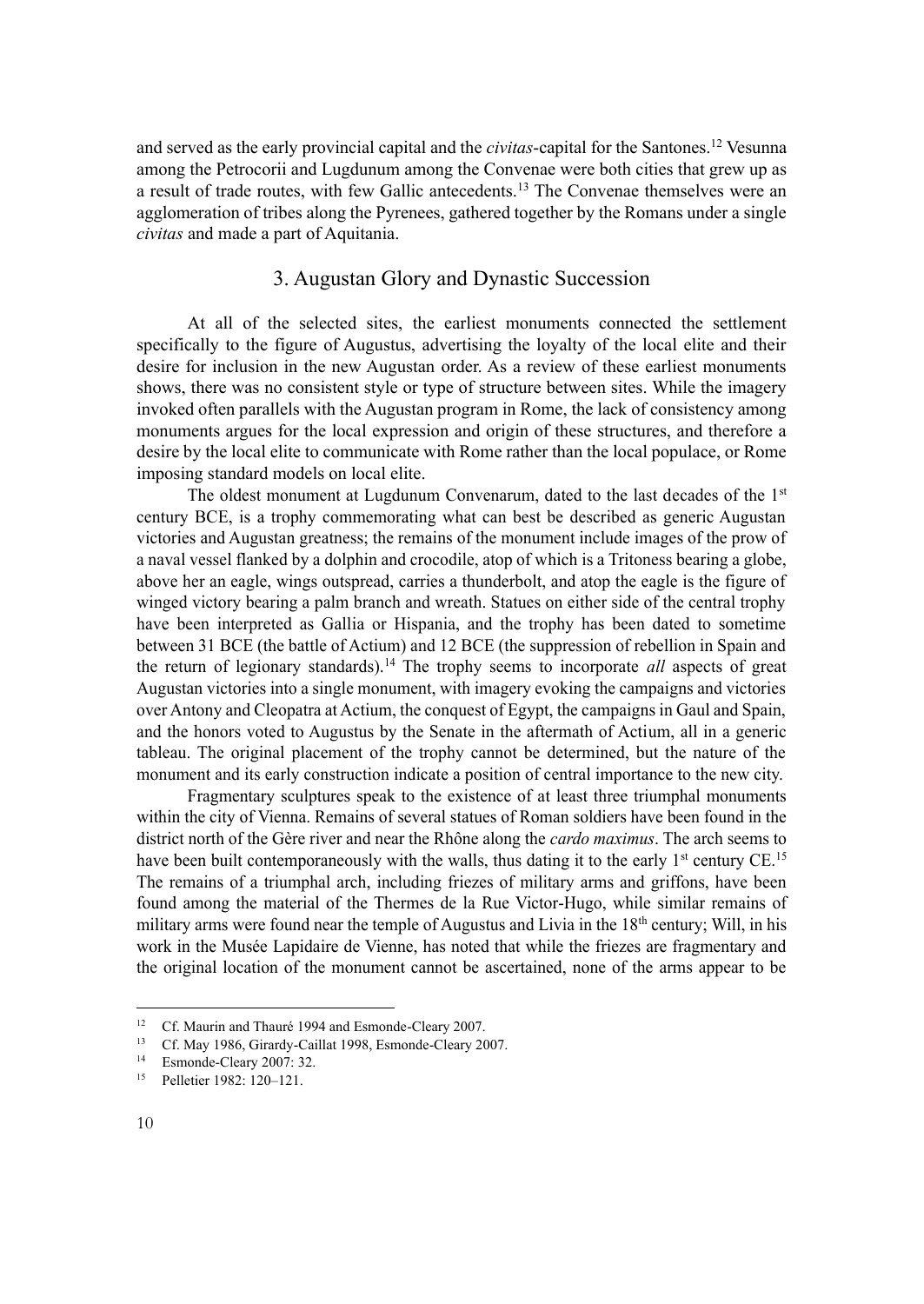Gallic, making the monument one dedicated not to the Roman conquest of Gaul (as at similar arches in Orange, Carpentras, and Glanum) but to victories the citizens of Vienna participated in.<sup>16</sup> This likewise seems to be the case with the third monument, which involved plastered Corinthian columns and a sculpture of a warrior in a Phrygian cap and carrying a long spear.

Pelletier makes the point that these monuments have no antecedents among the Gauls; they are purely of Roman origin, and their erection by the Gallic population of Vienna is an indication of the Romanization of the populace.<sup>17</sup> The friezes and the monument of the Phrygian warrior commemorate the local population's involvement in Roman victories, and utilize Roman artistic types, styles, and language to commemorate these victories and communicate the greatness of the city to locals and outsiders alike.

Alongside these monuments, there exist a series of early temples dedicated to aspects of the *Domus Augusta*, local permutations of the Imperial cult. In Vesunna, the central forum and sanctuary to the goddess Vesunna Augusta date to the  $1<sup>st</sup>$  century CE.<sup>18</sup> In Convenarum, the Forum Temple dates to the reign of Tiberius, and while no inscriptions indicate the deity of the temple incriptions within Convenarum mention the existence of a '*sacerdos Romae et Augustorum'*, without mention of the Altar or the Confluence, allowing for the possibility that the local cult was one of Roma and the defied Augustus or Augusti.<sup>19</sup> Augustodunum shows no clear central temple to Augustus from this early period, though the city itself, with its new name and construction, can be argued to have therefore been something of a monument to Augustus.

Meanwhile Vienna, Durocortorum, and Augusta Trevirorum all reveal a series of temples dedicated to members of the first generation of the Imperial family. The temple at Vienna was begun sometime around 27–25 BCE and was initially modeled after the Hellenistic decorative styles seen at the nearby site of Glanum. The temple was eventually re-designed after the famous Maison Carée in nearby Nemausus, however James Anderson, Jr., has shown the reconstruction of the Maison Carée to its present form likely did not occur until the later Antonine dynasty. The inscription for both temples in Vienna and Nemausus remain disputed, with dedications to Lucius, Gaius, Agrippa, or Augustus and Livia all variously presented as possibilities based on various reconstructions.<sup>20</sup> An inscription in Durocortorum records a monument dedicated to Gaius and Lucius Caesar in 1 CE by the '*Civitas Remorum*'. <sup>21</sup> A similar monumental inscription is found in Augusta Trevirorum dedicated to Gaius alone, likely dedicated after the death of Lucius in 2 CE but before Gaius' own death in 4 CE.<sup>22</sup>

 $^{16}$  Will 1952: 42.

<sup>17</sup> Pelletier 1982: 224.

<sup>&</sup>lt;sup>18</sup> Cf. CIL 13, 955, 956

<sup>19</sup> Cf. AE 1938 171, AE 1997 1098, AE 1997 1099, ILTG 64, ILTG 76-84. Note Esmonde-Cleary 2007: 41, disagrees with seeing the presence of the imperial cult in Lugdunum Convenarum, arguing it more likely that the temple was dedicated to the presiding deity of the Convenae. As the Roman sources highlight, however, the Convenae were not a tribal entity; they were an artificial creation by the Romans, Lugdunum Convenarum an artificial *civitas*-capital created by Augustus. It seems fitting that such a group would turn to the worship of those 'divine' entities directly responsible for their creation as a unified people, namely, Roma and Augustus.

<sup>20</sup> Anderson 2001: 68–79.

 $21$  CIL 13, 3254.

<sup>22</sup> CIL 13, 3671, 3655, 3707.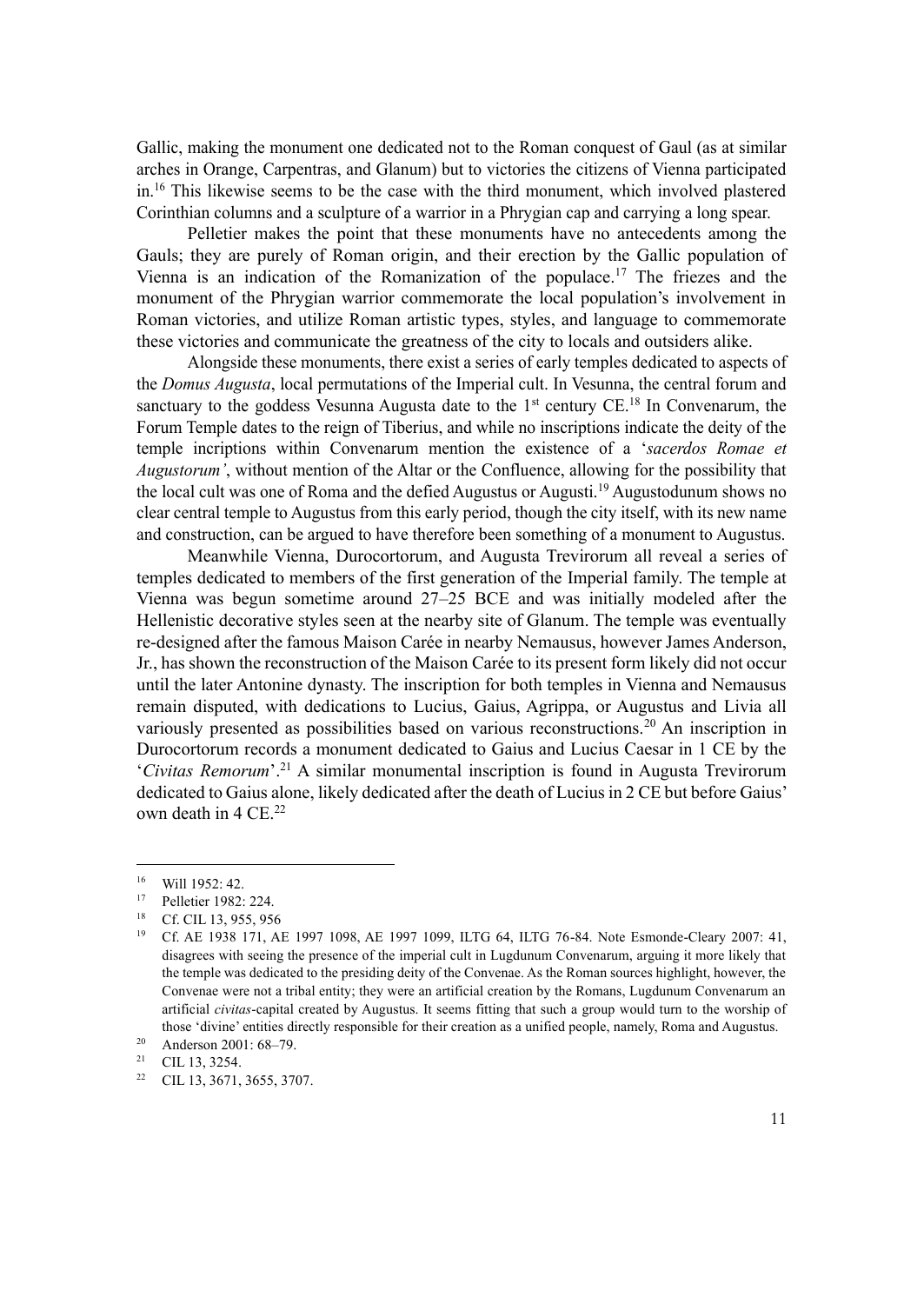### 4. From Local to Regional Monumentalization

In Mediolanum Santonum, the earliest Roman remains were, unfortunately, utilized in the construction of the city walls during the Crisis of the Third Century. Still, some of these remains have been dated to the last decades of the 1<sup>st</sup> century BCE, creating a city of marble and stone monuments whose people lived in wood-and-waddle homes. Perhaps the most famous monument of Mediolanum is the Arch of Germanicus. Originally located on the bridge spanning the Charente River, the Arch was moved in 1843 to Bassompierre on the east bank of the Charente when the bridge was destroyed.

The inscription on the Arch is dedicated,

'To Germanicus Caesar, son of Tiberius Augustus, grandson of the deified Augustus, greatgrandson of the defied Julius, augur, *flamine Augustalis*, consul 2nd time, *imperator* 8 th time, *tribunicia potesta* 21st time/ To Drusus Caesar, son of Tiberius Augustus, grandson of the deified Augustus, great-grandson of the deified Julius, consul, pontifex, augur'.<sup>23</sup>

Mirroring the dedication to Germanicus and Drusus, the dedicator, Gaius Julius Rufus, lists himself as,

'son of Gaius Julius Catuaneunus (or Otuaneunnus), grandson of Gaius Julius Agedomopatis, great-grandson of Epotsorovidius, *sacerdos* of Roma and Augustus at the Altar which is at the Confluence (Condate in Lugdunum), *praefectus fabrum*, made this with his own money'. 24

Drusus Caesar's first consulship was in 15 CE, Germanicus' second in 18 CE concurrent with his campaigns in Asia Minor, dating the construction of the Arch to between 15 CE and October of 19 CE.

The Arch originally spanned the bridge across the Charente which connected the main road from Lugdunum to the *decumanus maximus* of the city. The Arch thus acted as the symbolic 'gate' to the city, marking the boundary line where the traveler was no longer simply 'on the road', but had entered Mediolanum itself. In this same capacity, the Arch advertised the loyalty of the town to its imperial benefactors, specifically Germanicus and Drusus Caesar, who in 15–18 CE were the appointed successors to Tiberius; the Arch displayed not only the loyalty of Rufus and the Santones to Rome, but to the next generation of Roman leadership as well. Gaius Julius Rufus likewise dedicated the amphitheater in Lugdunum during his priesthood to Tiberius, noting the gift was from himself, his son and his grandson 'from the *civitas* of the Santones'. <sup>25</sup> The Arch likewise served to advertise the importance of Rufus, not only to his home-*civitas* of Mediolanum but within the Three Gauls as a whole through the advertisement of his position at Condate.

There is an explicit inter-generational relationship advertised at both the Arch of Germanicus in Mediolanum and at the amphitheater at Condate. At Mediolanum, Rufus proclaims not only his ancestors, but the Emperors that they served, lining the generations

<sup>23</sup> CIL 13, 1036.

<sup>24</sup> *Ibid.*

<sup>&</sup>lt;sup>25</sup> ILTG 217.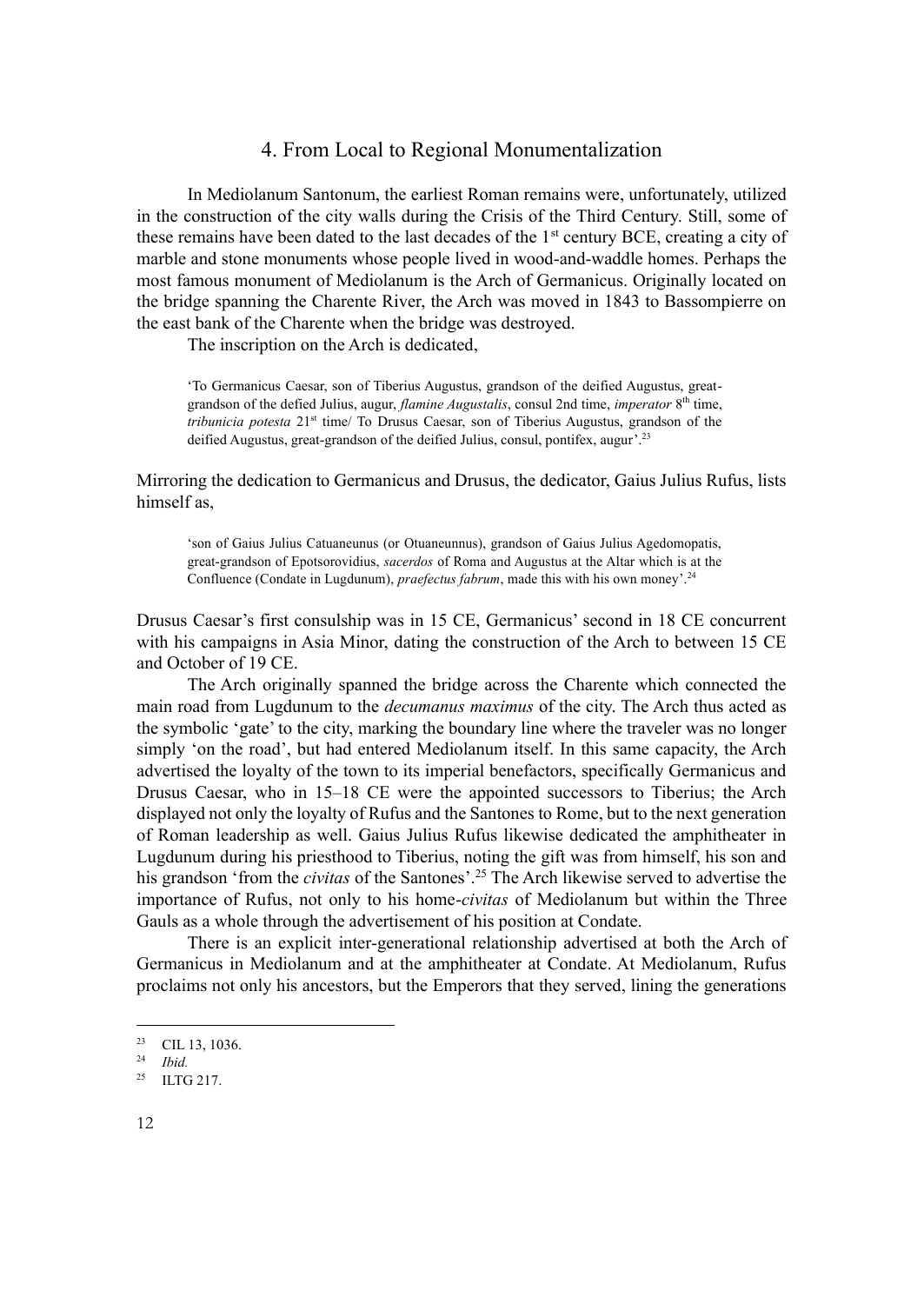up in such a way as to advertise his continued obedience to the (presumable at that point) next generation of Emperors. At Condate, Rufus displays his loyalty to Tiberius through the donation of an amphitheater out of his own pocket, dedicating the amphitheater in his own name as well as the names of his son and grandson. Both dedications serve to advertise the greatness of Rufus and display his personal relationship with Rome as well as the prize that that relationship has brought. On the other hand, both dedications simultaneously serve to press that relationship into the next generation, Rufus displaying his relationship with the presumptive Emperors as well as Tiberius, as well as creating a relationship with Tiberius for his son and grandson to utilize in their future careers.

Both monuments advertise a personal relationship with a source of power in the provinces and a desire to extend that personal relationship into the future. If Drusus or Germanicus had managed to ascend to the Imperial office, Rufus would have his monument among his own people as a display of his already existing relationship with either of these men; the location of the Arch at the entrance to the city would serve as an immediate advertisement to all who entered that this man, C. Julius Rufus, had already (presumably) received favor from the Imperial court and thus might be able to use those contacts to the benefit of his clients among the Santones. The amphitheater at Condate would have served as a continual reminder of Rufus' *beneficium* to the imperial court, one that his son and grandson could utilize to their own advantage in future dealings with the Emperor.

## 5. Amphitheaters and Regional Competition

Perhaps most important, the Arch at Mediolanum and the Amphitheater at Condate both advertised the benefaction of their dedicator, Julius Rufus, rather than just the loyalty and connection between their site and the *Domus Augusta*. Nor do these monuments mark the only contributions of the descendants of Epotsorovidius. The Amphitheater of Mediolanum is located southwest of the city-center, on the outer edge of the urban settlement. The floor of the Amphitheater was sunk into the valley floor, the only *in situ* remains being the lower levels of the Amphitheater. The earth removed from the site was used to create the walls of the Amphitheater, which were then given added structure and stability by a stone façade. A dedicatory inscription dates the opening of the Amphitheater to 47 CE, during Claudius' 4<sup>th</sup> consulship and censorship, by Gaius Julius Victor, son of Gaius, tribe Voltinia.<sup>26</sup> This Julius Victor's grandfather is recorded as Gaius Julius Congonetodubnus, priest of Roma and Augustus at Condate and military Tribune of cohort I Belgarum, son of Gaius Julius Agedompatis, son of Epotsorovidus, and therefore cousin to Gaius Julius Rufus.<sup>27</sup>

The Amphitheater of Vesunna, built north of the city-center on the edge of the urban settlement, dates to the 1<sup>st</sup> century CE, its construction spanning at least two generations. The Amphitheater was given by one Aulus Pompeius, son of Dumnomotulus, military Tribune and *praefectus fabrum*, who claims to have paid for the amphitheater 'and all of its accoutrements' out of his own pocket; the inscription notes that the actual dedication of the

<sup>26</sup> CIL 13, 1037.

<sup>27</sup> CIL 13, 1036, 1043.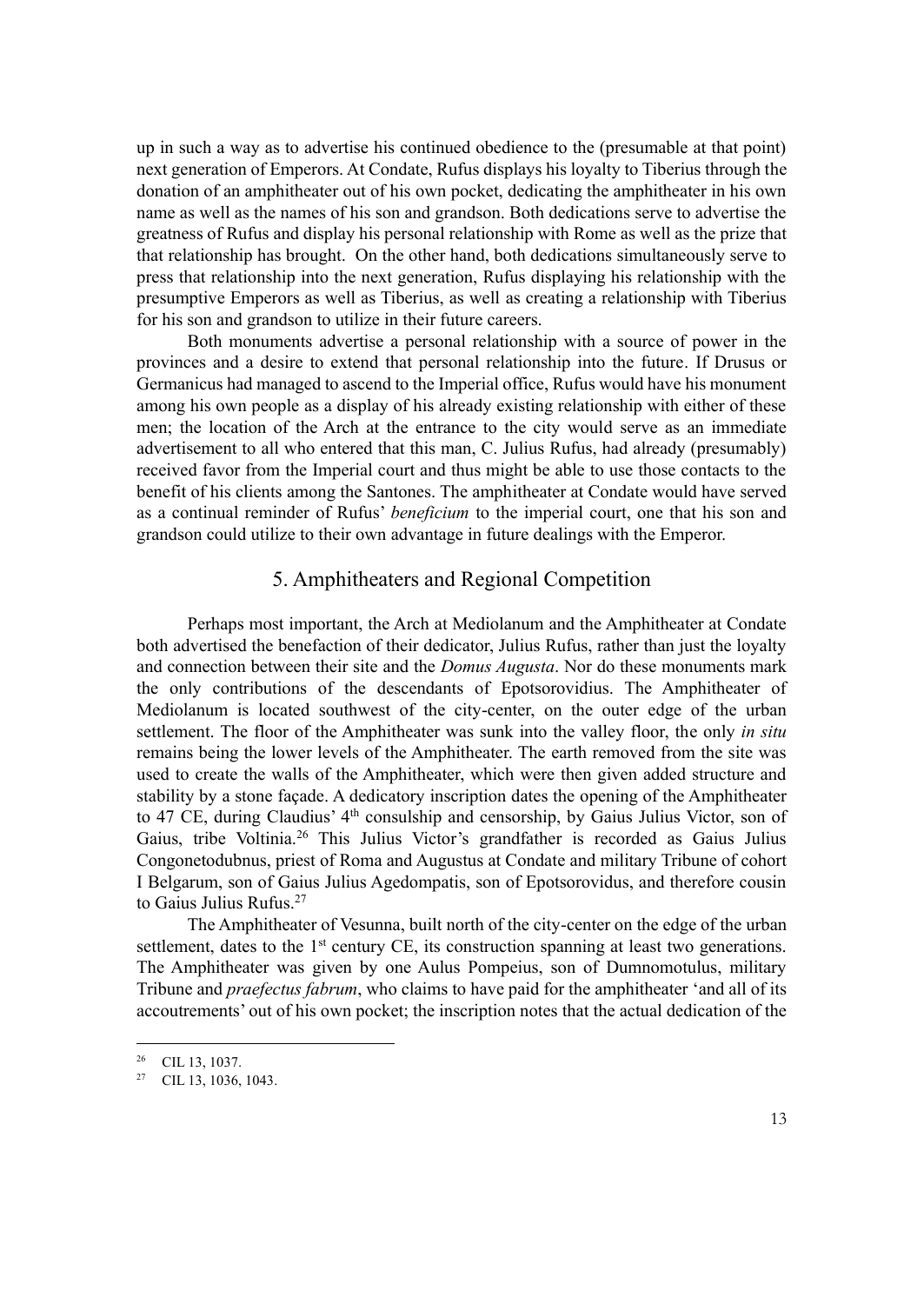Amphitheater was by Aulus Pompeius, son of Aulus Pompeius Tertullus, who 'attended to its completion and dedicated the same'. <sup>28</sup> The foundation of the Amphitheater likely dates to the reign of Tiberius, while the date of its completion depends in part on A. Pompeius Tertullus' relation to A. Pompeius son of Dumnomotulus.<sup>29</sup> The site of the Amphitheater had been lowered by roughly 4m, the earth used to create the walls of the Amphitheater which were then covered with a façade of stone, nearly identical to the techniques used in the construction of the Amphitheater at Mediolanum.<sup>30</sup> While the date of completion for the Vesunna Amphitheater cannot be determined with absolute certainty, the identical techniques and similarity in date to the Amphitheater of Mediolanum at least suggest a contemporaneous construction, with the Amphitheater in Vesunna perhaps completed later due to the death of its original benefactor. The Pompeii are celebrated in other monuments in Vesunna. A series of dedications to the god Telonus and goddess Stanna record that the installation of the basilica and the improvements around the Temple can be attributed to Aulus Pompeius Antiquus, who acted with the permission of Gaius Julius Silvanus, *curator civium Romanorum* for Vesunna.<sup>31</sup> Julius Silvanus is recorded as a Roman citizen in the tribe Quirina, the same tribe as the Flavian dynasty.<sup>32</sup> The baths of Godofre in Vesunna likewise date to no earlier than the Flavian era, as evidenced by the dedication of the builder, Marcus Pompeius Libo.<sup>33</sup>

Further northeast of the North Baths in Lugdunum Convenarum lay a depression, excavations of which has uncovered evidence of masonry emplacements, marble decorations, and pottery, indicating the presence of an amphitheater in Lugdunum Convenarum.<sup>34</sup> The technique of sinking the floor of an amphitheater into the ground and using the excavated soil to shore up the walls has already been noted at Mediolanum and Vesunna.<sup>35</sup> The site shows yet another example of this same Gallic building technique, and likely dates to roughly the same time period as the amphitheaters in nearby Mediolanum and Vesunna, the mid-1<sup>st</sup> century CE.

At Vienna, carved out of the side of Mt. Pipet and dated to between the end of the 1<sup>st</sup> century BCE to no later than the early 40's CE, the Theater of Vienna was the second largest in all of Gaul after the theater of Augustodunum (Autun). The Vienna theater not only utilizes similar construction techniques as the Aquitanian amphitheaters, but also displays a heightened awareness and integration of class and display into its seating and internal

<sup>&</sup>lt;sup>28</sup> CIL 13, 962. The inscription provides 'DUMNOM[6]', with 'DUMNOM[OTULI' F(ilius)] (Aulus Pomepieus son of Domnotus) or 'DUMNOM[OTULUS]' (Aulus Pompeius Domnomotulus) being equally possible. The inclusion of the name of the father fits the general pattern of inscriptions from throughout Gaul, as well as the pattern of the second half of the inscription, but cannot be said with absolute certainty to be a reconstruction of the original inscription.

<sup>&</sup>lt;sup>29</sup> Girardy-Caillat 1998: 43.<br><sup>30</sup> Girardy Caillat 1998: 42.

Girardy-Caillat 1998: 43.

<sup>31</sup> CIL 13, 950–954.

<sup>32</sup> *Ibid.*

 $\frac{33}{34}$  CIL 13, 939.

<sup>&</sup>lt;sup>34</sup> May 1986: 121–122; Esmonde-Cleary 2007: 74.<br><sup>35</sup> Cf. Duyel 1080, who bosing with the statement.

<sup>35</sup> Cf. Duval 1989, who begins with the statement, 'L'amphitheâtre est un monument essentiellement romain…' (1087), while also noting Gaul was the origin for many of the features, techniques, and technical developments in amphitheater construction decades before they were seen in Rome (1089–1092).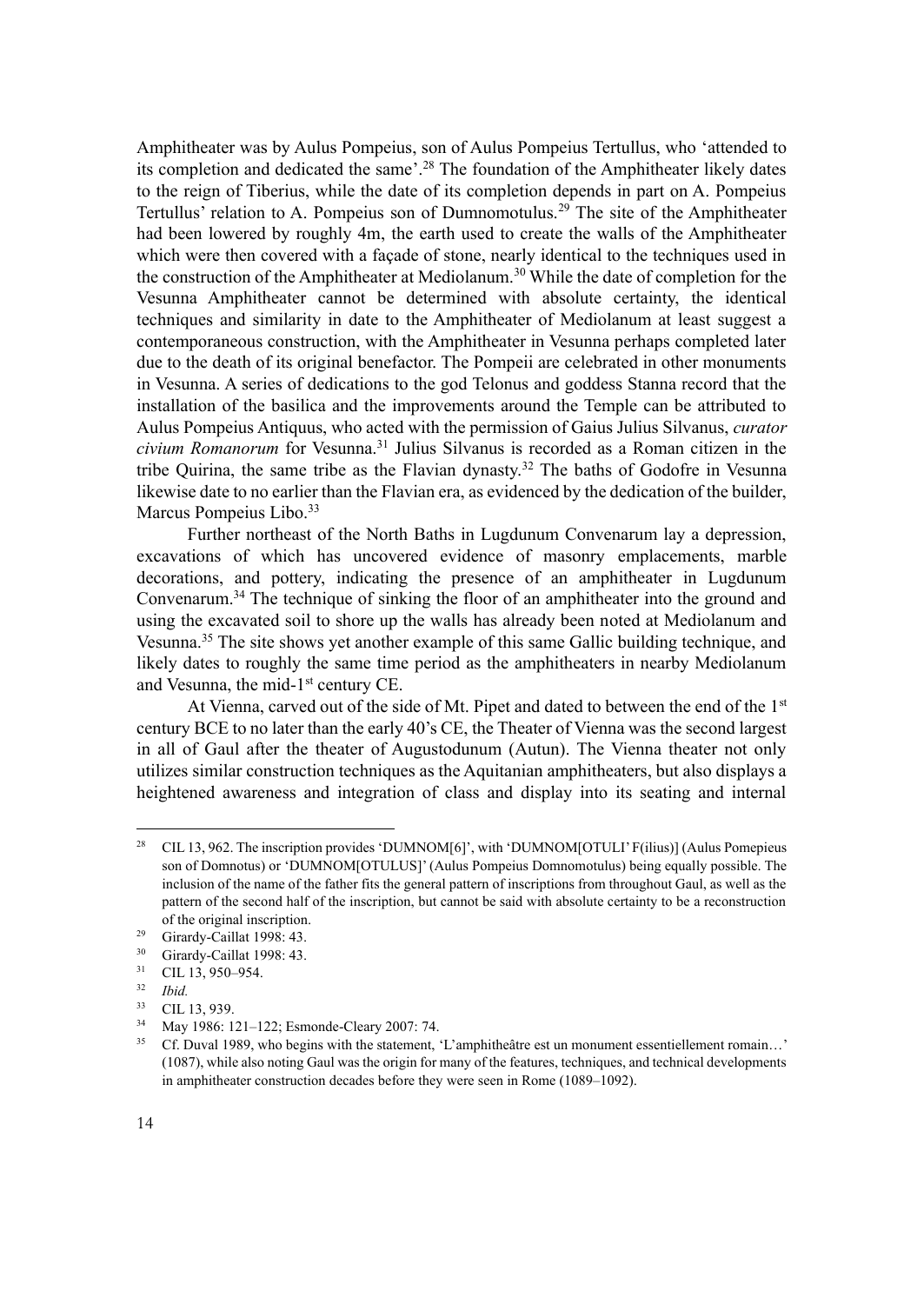geography.<sup>36</sup> Differences in material marked out the hierarchical seating arrangement within the Theater. The wealthiest area, supposedly for the local, provincial, and Roman elite, was accessed through its own separate entrance, with alternate access points to other parts of the arena. The seats themselves were made of red and white marble, the benches accented with griffon feet at the legs. A 1,5 meter high wall separated this elite area from the rest of the arena, constructed of limestone and accessed by 10 *vomitoria*, at the top of which was a large platform for a temple dedicated to Apollo.<sup>37</sup>

The Amphitheater of Augustodunum was situated some 50m north of the Roman Theater, and likely dates to the same period. In a slightly oblong shape at 150 x 134 meters along its axes, the Amphitheater was among the largest in Gaul, comparable in size to the Amphitheater of Poitiers, and in style similar to the Amphitheaters of the Roman colonies of Arelate and Nemausus, dating it to the latter half of the 1<sup>st</sup> century CE. In terms of seating and internal layout, unfortunately not enough of the Amphitheater remains to provide detailed analysis.

In February of 2009, the Institut national de recherches archéologíques préventives (INRAP) discovered the remains of Durocortorum's Roman Amphitheater beneath the Place St. Thomas above an early  $1<sup>st</sup>$  century CE structure.<sup>38</sup> As seen at Augustodunum, the Amphitheater was a later addition to the site, located on the edge of settlement and atop preexisting structures. Taken together, this indicates a mid to late 1<sup>st</sup> century construction for the Amphitheater, prior to the demolition of the inner walls and the expansion of the settlement in the 2<sup>nd</sup> century CE.

The Amphitheater of Augusta Trevirorum was sunk into the western side of the Petrisberg, the excavated earth used to create the standing structure opposite the excavated hillside. Limestone was then used to give structure and stability to the earthen walls, as well as for the seats, some of which were marked to designate specific sections for specific groups or individuals. Similarities with the Barbarathermen bathing complex in building techniques and materials suggest a similar 100-150 CE date range for construction.<sup>39</sup> Maintenance of the Amphitheater was apparently in the hands of a private *collegium*; an inscription in the Amphitheater is dedicated to the 'To the honor of *domus divinae* and the Genius of the *arenarii* stationed at Colonia Augusta Trevirorum' by Axsillius Avitus, nicknamed 'Sacruna'. 40

# 6. Analysis

There is a gap of nearly a generation between Rufus' Amphitheater at Condate and Victor's Amphitheater in Mediolanum which, if it did not directly inspire, was at the least a part of a sudden surge in amphitheater construction throughout Aquitania and then north into Vienna and Augustodunum, and finally Durocortorum and Augusta Trevirorum. While

<sup>&</sup>lt;sup>36</sup> Matter 1992: 29–31 on the distinction made between theaters based on shape and circumference. It is on the basis of Matter's argument that the Theater of Vienna should be included alongside the other examples here.

 $37$  Pelletier 1982: 415; Will 1952: 72, 128.

<sup>38</sup> Tyrrell 2009/2017 (https://www.inrap.fr/en/all-treasures-reims-12156).

<sup>39</sup> Wightman 1970: 81.

<sup>40</sup> CIL 13, 3641.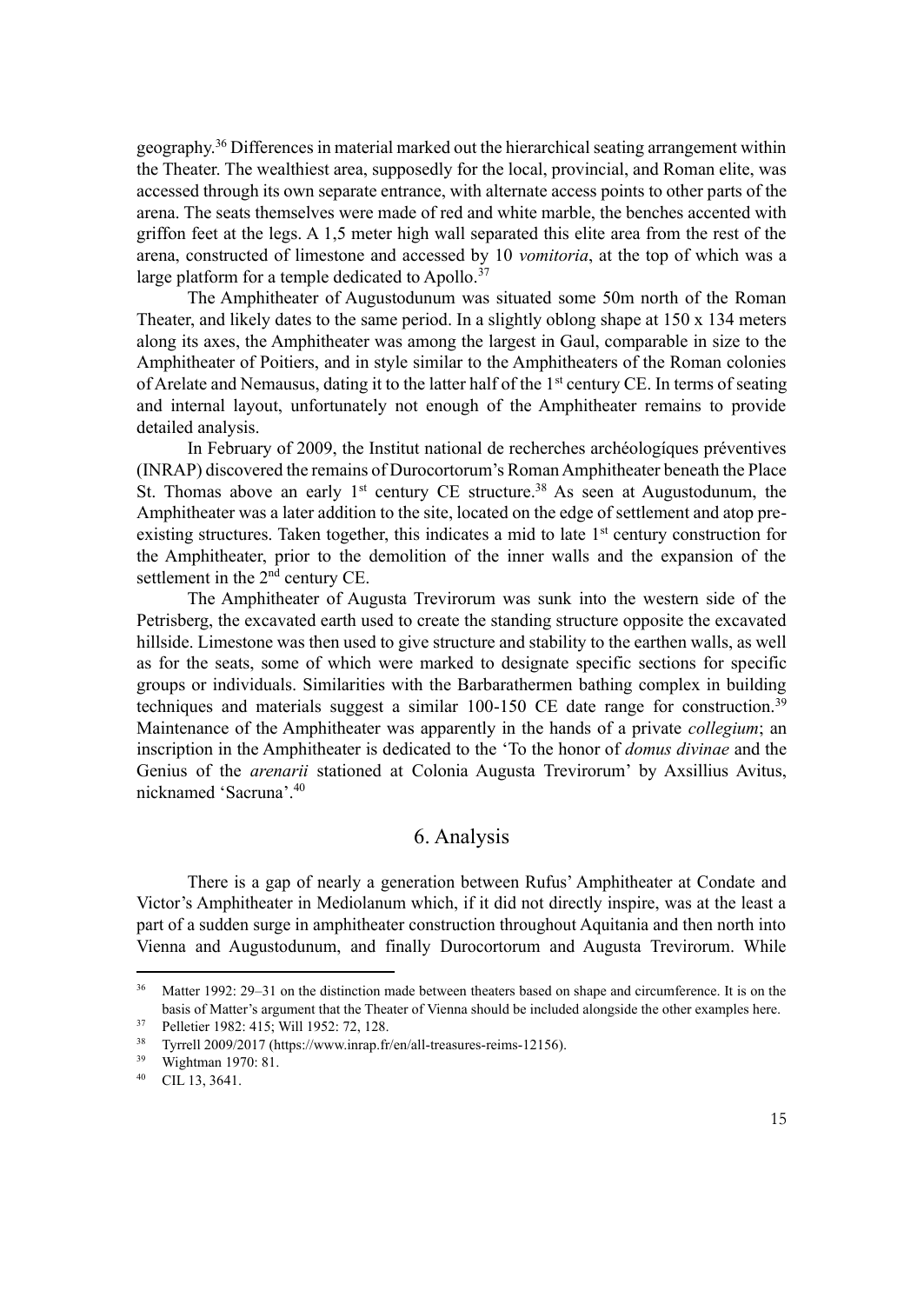*euergetism* and the edification of urban space became a new ground for the Gallic aristocracy to play out their rivalries and competition, such impetus came from within Gallic society over time rather from any type of Roman policy of cultural conversion, or from a sudden shift in cultural identity. Rufus' and Victor's act of dedicating their monuments to themselves and their descendants sparked a sudden flurry of building activity; among our sites, the earliest amphitheaters appear almost simultaneously at Mediolanum, Vesunna, and Lugdunum Convenarum; the location of the amphitheater in Durocortorum implies a late 1<sup>st</sup> century date, but until further excavation is done on the site the precise date-range for the structure remains unknown. Each of these amphitheaters was constructed in a similar style as the amphitheater at Pompeii, dated to ca. 70 BCE, and pre-dates the better known amphitheaters of Arelate (Arles) and Nemausus (Nîmes) by at least 20 years. The only amphitheater in the Three Gauls that can be precisely dated to the period before the Amphitheater of Mediolanum is the amphitheater at Condate, dedicated by C. Julius Rufus before 19 CE.

The two earliest amphitheaters in Gaul were thus built by members of the same family, roughly a generation apart, both of whom had ties to Rome through the Altar at Condate. <sup>41</sup> Again, the nearly contemporary construction of the Amphitheater at Vesunna and at Lugdunum Convenarum would seem to argue in favor of a type of rivalry between these cities, the aristocracy of each city attempting to outdo the other with the addition of monumental architecture. If not direct rivalry, Rufus' amphitheater at Condate still served as a central point of influence, with the elite in his home of Mediolanum and nearby Vesunna and Lugdunum Convenarum seeking to mirror his construction in their own home *civitas*. With the continued monumentalization of the city by the Pompeii of Vesunna, and the spread of techniques, styles, and monument types north and east into the rest of Gaul, Rufus and Victor had clearly hit upon a strategy in building that was recognized as effective and adapted by local elite families throughout Gaul. Some variation of the Greco-Roman concepts of *beneficium/officium* and *euergetism* began to emerge among the Gallic aristocracy, with Gallic power no longer expressed simply in martial terms but the act of monumentalization gaining a new meaning and traction as a means of expressing authority and status, and in particular the construction of Roman amphitheaters.<sup>42</sup>

# 7. Conclusions

Of what use was an amphitheater to a Gallo-Roman audience, and why would a member of the Gallic elite choose to build one? That an amphitheater inherently meant gladiatorial games should not be assumed, though nearly all the sites show signs of gladiatorial games, the presence of gladiators, or references to gladiatorial games in art. There also exists the example of the rural Gallic theater, generally found some distance from a central settlement, often attached to a Roman-style bath and religious site.<sup>43</sup> For these

<sup>41</sup> CIL 13 1036, 1037, 1043.

<sup>&</sup>lt;sup>42</sup> Cf. Woolf 1998: 125, though Woolf still argues for an active role on the part of the Romans in shaping and defining the Gallic elite. This argument is itself deconstructed in Irvin 2017.

<sup>43</sup> Cf. Picard 1970. Also Pelletier 1980, Picard 1946, and Picard 1955 on the Magna Mater 'Theater of the Mysteries'. Also, Dumasy 2011, which argues Gallo-Roman theaters had architectural antecedents in (rural) Gallic sanctuaries, versus Harmand 1990, who argues for at best a mix of Mediterranean architectural styles.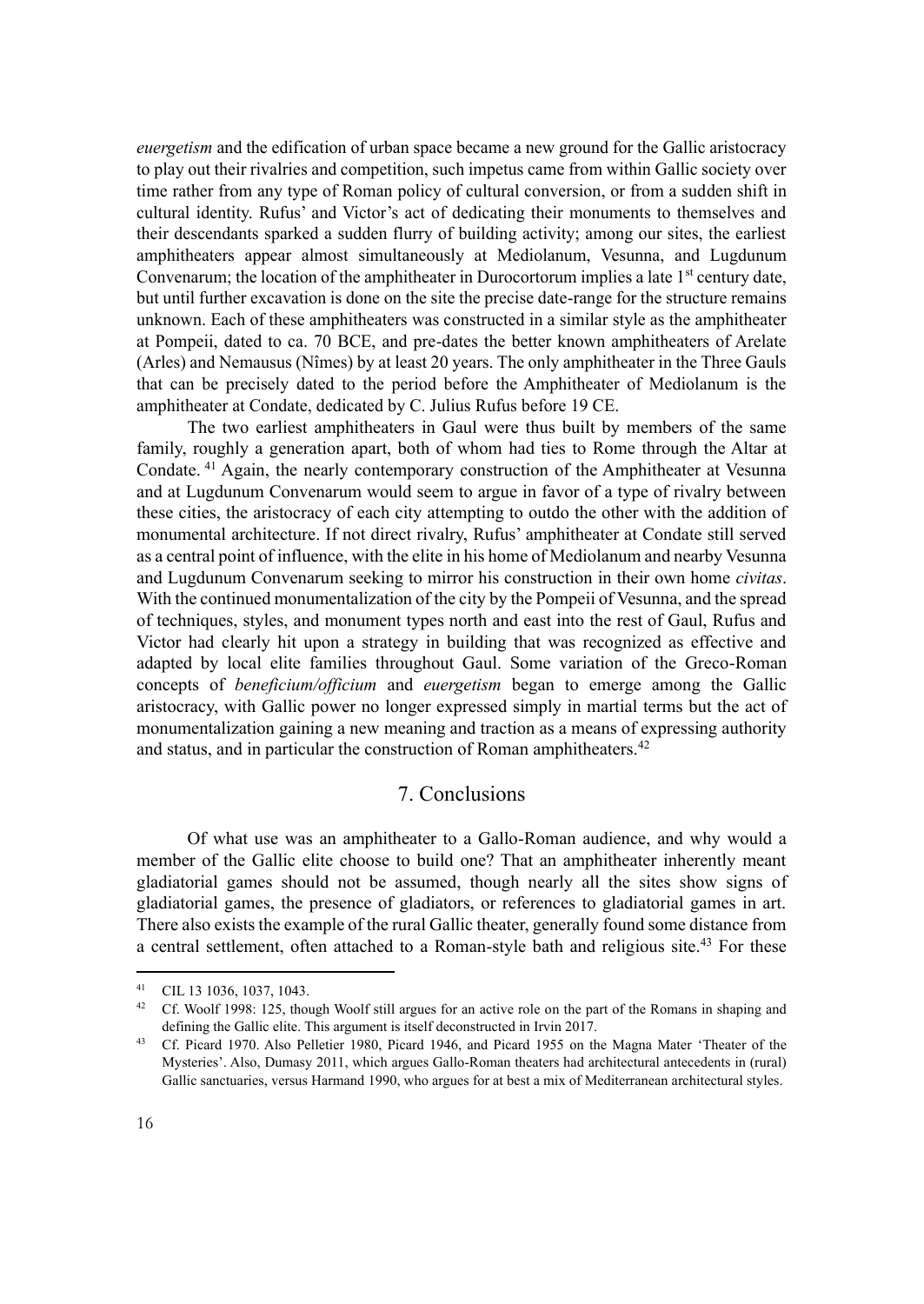structures there are several assumed uses such as for rural assemblies, public ritual, possibly types of entertainment as well.<sup>44</sup> Rufus' amphitheater at Condate was initially utilized as a mixed place for the assembly of Gallic elite, as well as religious activity connected to the Imperial altar stationed at the confluence. Thus, a similar political and religious function likely preceded the structures' usage as a site for Roman-style blood sport, though by how great a gap we cannot say for certain.

Public displays of combat were by no means unique to Roman society. Futrell notes the presence of combat displays attested during later Celtic festivals, as well as mock combats between different factions and villages in Irish society.<sup>45</sup> Fagan likewise notes evidence for combat sports in Mesopotamia and Egypt in the commemoration of 'royal hunts', Greek combat sports such as boxing, wrestling, and pankration, even fights between animals including dogs and birds.<sup>46</sup> Similarly, the Hittites are recorded as staging a yearly mock battle between their soldiers and the 'Men of Masa', just before the season for warfare began.<sup>47</sup> The utilization of 'foreign' styles in the public display of martial prowess can be attested throughout Gaul prior to the Roman era. The combination of Hellenic architectural styles with Gallic skull trophies can be seen at Glanum, Roquepertuse, and Entremont, while inland sites of human sacrifice and war trophies such as Gournay-sur-Aronde or Ribemontsur-Ancre continued to be used in the Gallo-Roman period. The building style, or the adoption of gladiatorial events, cannot be argued to be a measure of Roman acceptance or Roman cultural influence on these sites, especially given their construction by local elite and local benefactors.

Fagan lists what he sees as the contextual factors specific to Roman society that supported the centrality of the games. These include the practice of slavery, the embracement of violence, the obsession with hierarchy and status, the proximity to pain and death, and the connection between agonism and government services.<sup>48</sup> Central to all of these factors is the issue of power and control, whether direct control over persons as property, or control over everyday life and thereby the ability to improve the lot of the community. The amphitheater itself served to contain these elements of society, expressing them clearly and concisely before the collected community, distilling the complexities of society and the struggles for power among the elite into a series of games, shows, spectacles, and entertainments. The arena was the stage wherein control and power were displayed before the public, not through the abstract exercise of legal or institutional authority, but directly through life-or-death struggles, contests, and competitions. The arena served as a similar grand, defined stage on which rivalries and contests might play out before the Gallic community, versus the abstraction and insecurity of the heterarchical society the Gauls had competed within previously.

Rufus' monuments at Mediolanum and Condate, and the inscriptions on each, call the viewers' attention not just to the present wherein the monument exists, but to the future.

<sup>44</sup> Futrell 1997: 70–71, 75; Roymans 1990, 31, 74. Cf. Hanson 1978 for potential Roman analogues to the rural temple-theater.

<sup>45</sup> Futrell 1997: 104–105.

<sup>46</sup> Fagan 2011: 74–75.

<sup>47</sup> KUB 17.35.

<sup>48</sup> Fagan 2011: 24, 27, 28, 30, 32.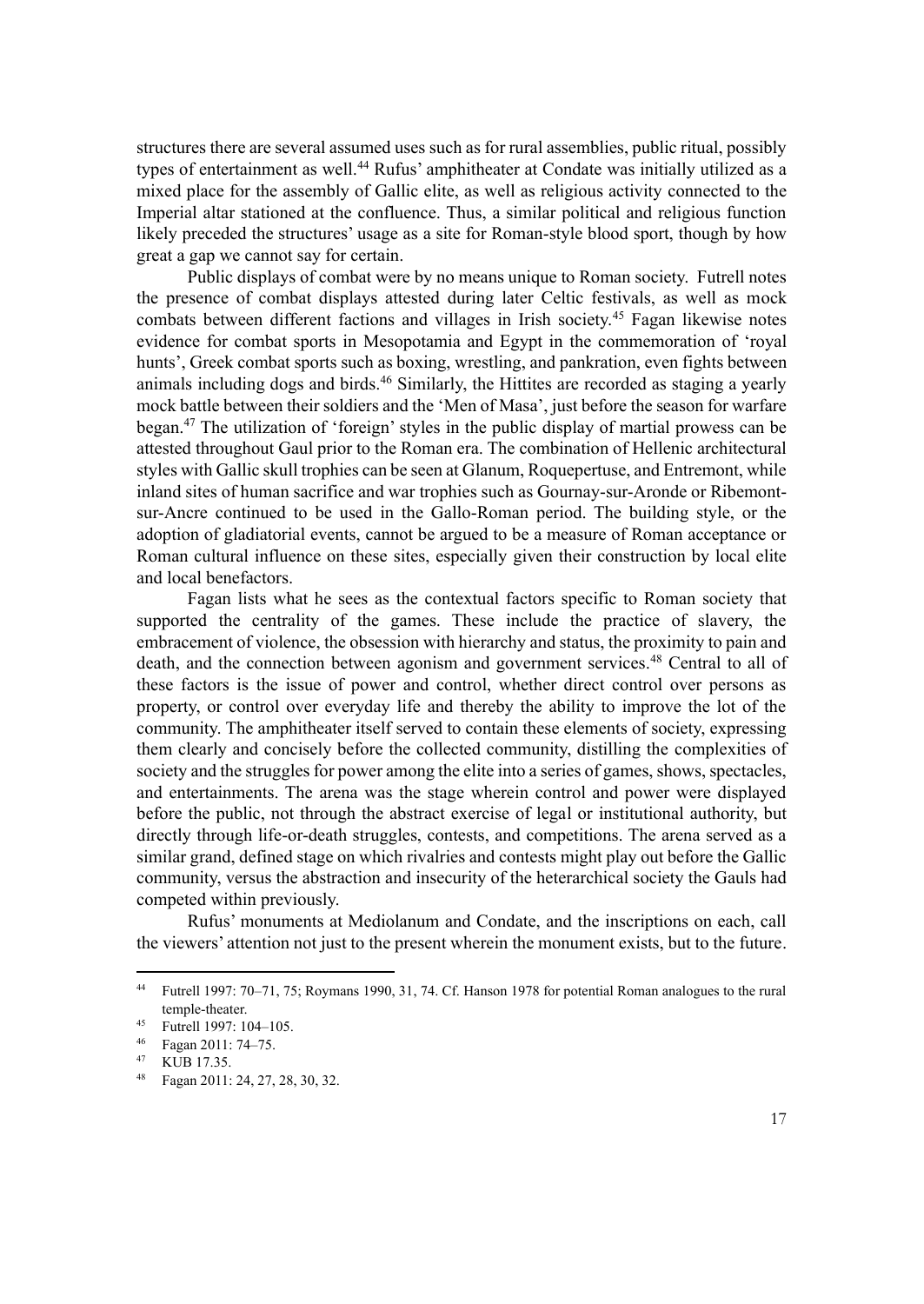The Arch presents Rufus as an already willing servant of the future Emperors and advertises himself as such to all who enter Mediolanum. It does not record a triumph, and it serves as a literal gateway into the city; Rufus misuses a style of Roman monument in order to project a legacy. He does the same at Condate, though his concern is his descendants and his legacy through them rather than himself personally. In both cases what the structure provides is stability and legacy, a future that Rufus' heirs can point to in order to hopefully secure their own positions, and thereby Rufus' position as well.

That we can still discuss him today shows that he was successful, and that success inspired subsequent generations to likewise invest in the construction of amphitheaters and public constructions, as the places and means by which the nebulous, agonistic world of pre-Roman Gaul might find definition and stability. These contests had little, if anything, to do with Roman culture; like the Hellenic lintels at Glanum or the pillars at Roquepertuse, both dotted with human skulls, Roman architecture served as the structure upon which the Gallic elite displayed their own prowess and right to rule over the Gallic community.

#### REFERENCES:

#### Abbreviations:

- AE *L'Année Epigraphique*
- CIL *Corpus Inscriptionum Latinarum*
- ILTG *Inscriptions latines des trois Gaules*
- KUB *Keilschrifturkunden aus Boghazkdi*

#### References:

- Anderson, JC. Jr. 'Anachronism in the Roman Architecture of Gaul: The Date of the Maison Carrée at Nîmes', *Journal of the Society of Architectural Historians*, 60/1, 68–79.
- Bettina, A. Blair Gibson, D. (eds.), *Celtic Chiefdom, Celtic State: The Evolution of Complex Social Systems in Prehistoric Europe*, Cambridge: Cambridge University Press, 1998.

Crumley, C. *Celtic Social Structure*, Ann Arbor: The University of Michigan, 1974.

- \_\_\_\_\_\_. 'Heterarchy and the analysis of complex societies', in: R.M. Ehrenreich, C. Crumley, and J.E. Levy (eds.), *Heterarchy and the Analysis of Complex Societies*, Washington, DC: American Anthropological Association, Archaeological Papers No. 6, 1995, 1–5.
- Cunliffe, B. *Greeks, Romans, and Barbarians*, Avon: The Bath Press, 1988.
- Drinkwater, J.F. 'Lugdunum, 'Natural Capital' of Gaul?', *Britannia*, 6, 133–140.
- \_\_\_\_\_\_. 'The Rise and Fall of the Gallic Julii', *Latomus*, 37/4, 817–850.
- Dumasy, F. 'Théâtres et amphithéâtres dans les cités de Gaule romaine: fonctions et repartition', *Études de lettres*, 1-2, 193–222.
- Earle, T. 'Property Rights and the Evolution of Chiefdoms' in: T. Earle (ed.), *Bronze Age Economics: The Beginnings of Political Economies*, Boulder (CO): Westview Press, 2002, 325–347.
- Esmonde-Cleary, S. *Rome in the Pyrenees: Lugdunum and the Convenae from the First Century B.C. to the Seventh Century A.D*, London/New York: Routledge, 2007.
- Fagan, G. *The Lure of the Arena: Social Psychology and the Crowd at the Roman Games*, Cambridge: Cambridge University Press, 2011.
- Futrell, A. *Blood in the Arena: The Spectacle of Roman Power*, Austin (Tx): The University of Texas Press, 1997.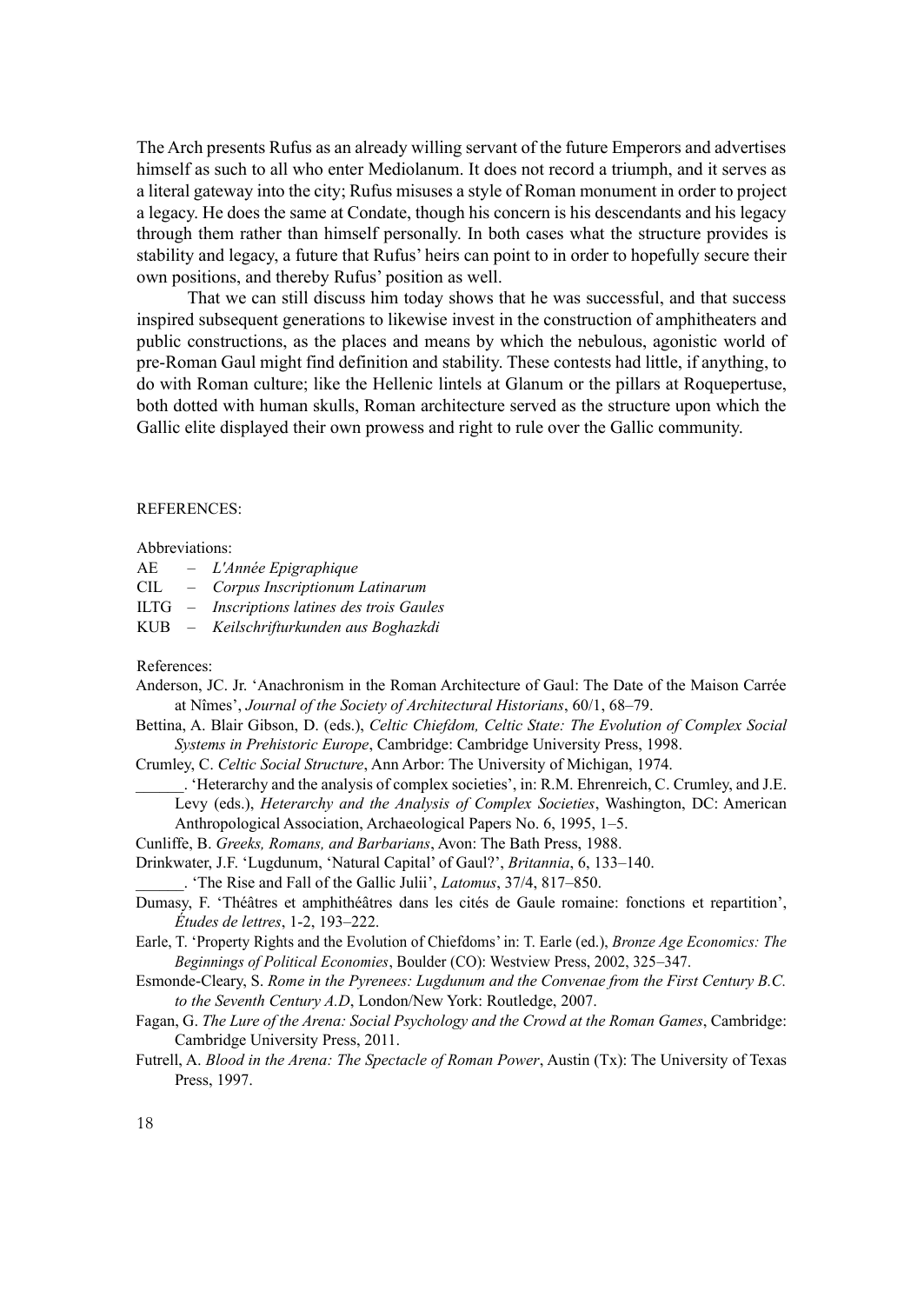Girardy-Caillat, C. *Périgeux antique*, Paris: Imprimerie Nationale, 1998.

Hanson, J. A. *Roman Theater-Temples*, Westport, Connecticut: Greenwood Press, 1978.

Harmand, J. 'La vie monumentale des théâtres gallo-romains', *Latomus*, 49/2, 393–410.

- Haselgrove, C. 'Roman impact on rural settlement and society in southern Picardy' in: N. Roymans (ed.), *From the Sword to the Plow: Three Studies on the Earliest Romanization of Northern Gaul*, Amsterdam: Amsterdam University Press, 1996, 127–188.
- Irvin, A. 'The Political Organisation of the *Civitates* of the Three Gauls and the Myth of Republican Exceptionalism', in: Sergio González-Sanchez and Alexandra Guglielmi (eds.), *'Romans' and 'barbarians' beyond the frontiers: Archaeology, Ideology, and Identities in the North*, Oxford: Oxbow – TRAC Themes in Roman Archaeology 1, 2017, 137–151.

King, A. *Roman Gaul and Germany*, London: British Museum Publications, 1990.

Lamoine, L. *Le Pouvoir Local en Gaule Romain*, Paris: Presses Universitaires Blaise-Pascal, 2009.

- Lintott, A. 'What was the 'Imperium Romanum'?', *Greece and Rome*, 28/1, 53–67.
- Martin, J.P. 'Une Grande Ailliée des Romains'in: Pierre Desportes (ed.), *Histoire de Reims*, Toulouse: Private, Editeur, 1983, 13–14.
- Matter, M. 'Particularités architecturales des édifices de spectacles en Gaule Lyonnaise', in *Spectacula 2. Le théâtre antique et ses spectacles. Actes du colloque tenu au Musée archéologique Henri Prades de Lattes les 27, 28, 29 et 30 avril 1989*, Lattes: France, 1992, 29–36.
- Maurin, L. Thauré, M. *Saintes antique*. Paris: Impremerie Nationale. 1994.
- May, R. *St.-Betrand-de-Comminges (Antique Lugdunum Convenarum): le point sur la connaissances*, Toulouse: APAMP, 1986.
- Pelletier, A. *Le Sanctuaire Métroaque de Vienne: Études Préliminaires aux Religions Orientales dans l'Empire Romain*. Leiden: E. J. Brill. 1980.
	- \_\_\_\_\_\_. *Vienne Antique*, Le Coteau: Editions Horvath, 1982.
- Picard, Ch. 'Un sacrifice métroaque à Vienne (Isère)', *Revue Archéologique*, 26, 159–162.
- \_\_\_\_\_\_. 'Les theater des Mystères de Cybèle-Attis à Vienne (Isère) et les théâtres pour representations sacrées à travers le monde méditerranéen', *Comptes Rendus de l'Academie des Inscriptions et Belles Lettres* 98, 229–248
- Picard, G. 'Les théâtres ruraux de Gaule', *Revue Archéoligique*, 50/1, 185–192.
- Pinette, M. Rebourg, A. (eds.). *Autun: Ville gallo-romaine*, Paris: Impremerie Nationale, 1986.
- Rebourg, A. Goudineau, Ch. *Autun antique*, Paris: Monum, Édiitions du Patrimoine, 2002.
- Roymans, N. *Tribal Societies in Northern Gaul*. Amsterdam: Albert Egges van Giffen Instituut voor Prae- en Protohistorie, 1990.
- Tyrrell, M. 'All the treasures of Reims', posted February 9<sup>th</sup>, 2009, last modified January 23<sup>rd</sup>, 2017 (https://www.inrap.fr/en/all-treasures-reims-12156).
- Vanderhoeven, A. 'The earliest Urbanization in Northern Gaul. Some implications of recent research in Tongres' in: N. Roymans (ed.), *From the Sword to the Plow: Three Studies on the Earliest Romanization of Northern Gaul*, Amsterdam: Amsterdam University Press, 1996, 189-260.
- Wells, P. *Culture Contact and Culture Change: Early Iron Age Europe and the Mediterranean World*, Cambridge: Cambridge University Press, 1980.
- Wightman, E. *Roman Trier and the Treveri*, London: Rupert Hart Davis, 1970.
	- \_\_\_\_\_\_. *Gallia Belgica*, London: BT Batsford, Ltd., 1985.
- Will, E. *La sculpture romaine au Musée Lapidaire de Vienne*, Vienne: Syndicat d'Initiative, 1952.
- Woolf, G. *Becoming Roman: The Origins of Provincial Civilization in Gaul*, Cambridge: University of Cambridge Press, 1998.